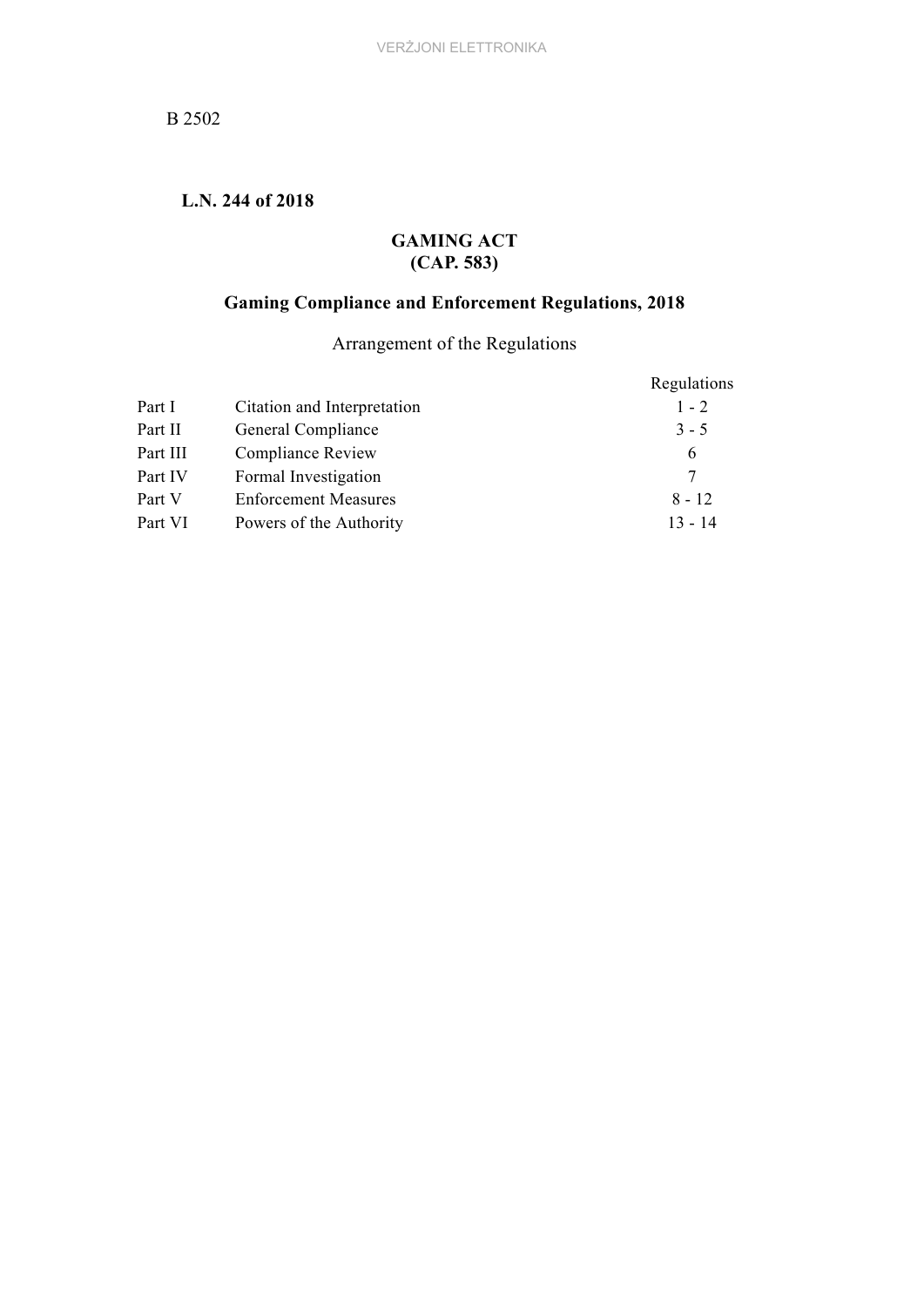# **L.N. 244 of 2018**

# **GAMING ACT (CAP. 583)**

## **Gaming Compliance and Enforcement Regulations, 2018**

IN exercise of the powers conferred upon him by article 12 of the Gaming Act, the Parliamentary Secretary for Financial Services, Digital Economy and Innovation, in consultation with the Malta Gaming Authority, has made the following regulations:-

#### Part I

#### Citation and Interpretation

**1.** The title of these regulations is the Gaming Compliance Citation. and Enforcement Regulations, 2018.

2. (1) In these regulations, save as provided in sub- Interpretation. regulations (2) and (3), all words and phrases shall have the same meaning as prescribed in the Gaming Definitions Regulations, 2018.

Cap. 583. (2) In these regulations, unless the context otherwise requires, "the Act" means the Gaming Act.

(3) All other terms used in these regulations shall have the same meaning attributed to them in the Act.

#### Part II

#### General Compliance

3. (1) An authorised person shall, throughout the term of obligation of continuous an authorisation, continuously fulfil and comply with all relevant continuous requirements and be responsible for all obligations imposed by all applicable regulatory instruments.

(2) An authorised person shall, throughout the term of an authorisation, comply with the policies and procedures which must be notified to the Authority in terms of any regulatory instrument, and any breach of such policies and procedures shall be tantamount to a breach of a regulatory instrument.

4. The Authority may require any authorised person to take Authority may actions, implement procedures or systems, to make submissions, to  $\frac{\text{give orders of}}{\text{take specific}}$ provide information, reports, compliance certificates and, or any actions.

give orders to

L.N. 242 of 2018.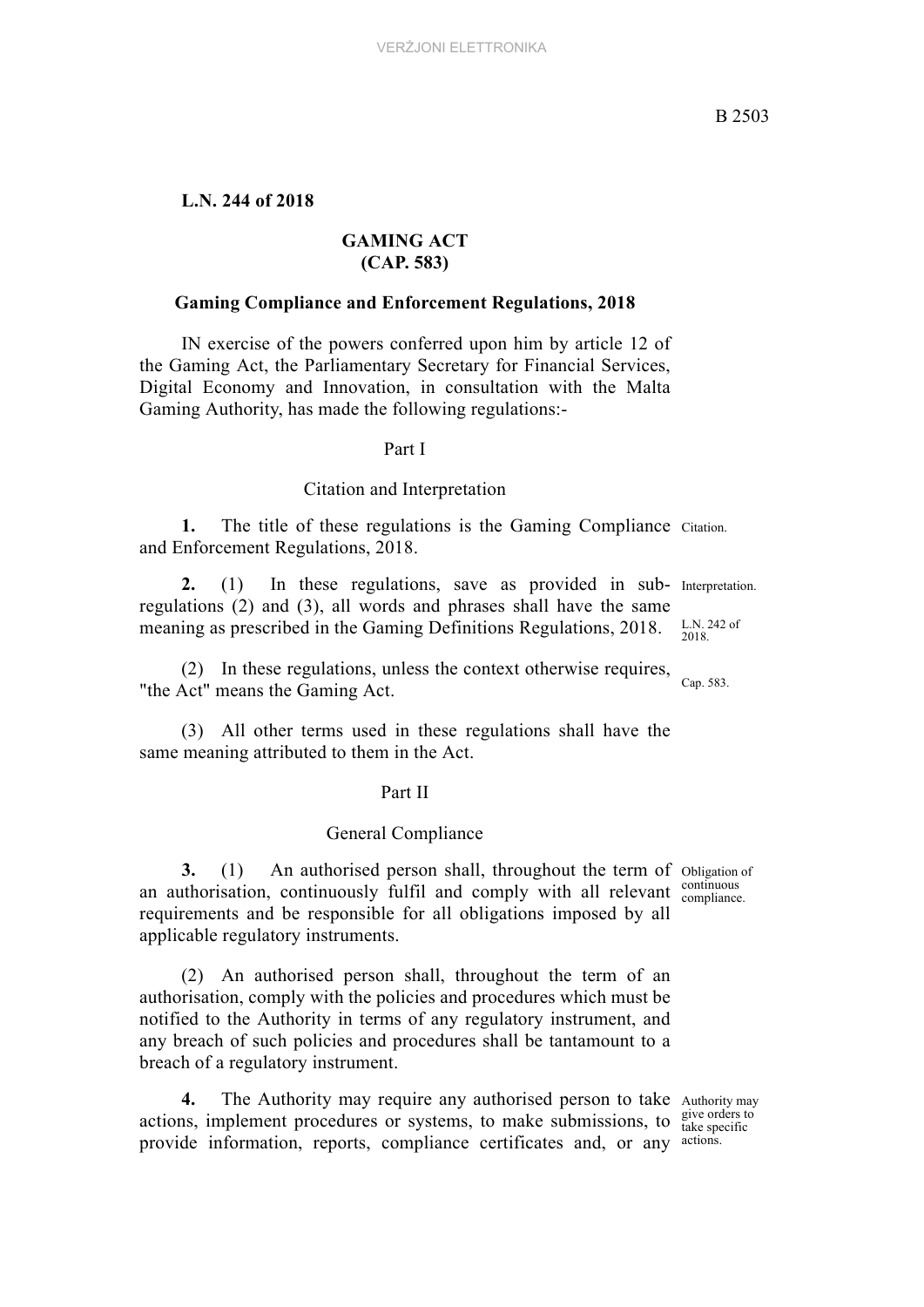other evidence of compliance to the Authority, on a regular or *ad hoc* basis, to demonstrate the authorised person's compliance with all applicable regulatory instruments:

Provided that only compliance certificates issued by certifiers and auditors approved by the Authority shall be recognised by the Authority.

Power to order compliance audit.

**5.** The Authority may require any authorised person to undergo a compliance audit, on a regular or *ad hoc* basis, in accordance with any binding instrument that may be issued by the Authority:

Provided that only compliance audits carried out by auditors approved by the Authority shall be recognised by the Authority.

#### Part III

#### Compliance Review

Compliance review.

**6.** (1) The Authority may, where it deems necessary, initiate a review of all or part of the conduct and, or operations of an authorised person.

(2) If, in conducting such review, the Authority discovers conduct and, or operations which are not, or may not be, in accordance with the applicable regulatory instruments, it shall notify the authorised person of this fact, giving such authorised person a reasonable time to make any relevant submissions:

Provided that if the authorised person fails to make submissions within the allocated time, the Authority shall reach a decision based on the information available to it:

Provided further that in conducting such review, the Authority may also request any information from third parties that directly or indirectly provide one or more services to, or obtain one or more services from, the authorised person that it deems relevant, without requiring the consent of the authorised person and with or without informing the authorised person.

(3) If the authorised person fails to make submissions or, in its submissions, does not address any concerns which the Authority may have, the Authority may initiate a formal investigation and, or take such other measures, including enforcement measures, as it may deem appropriate.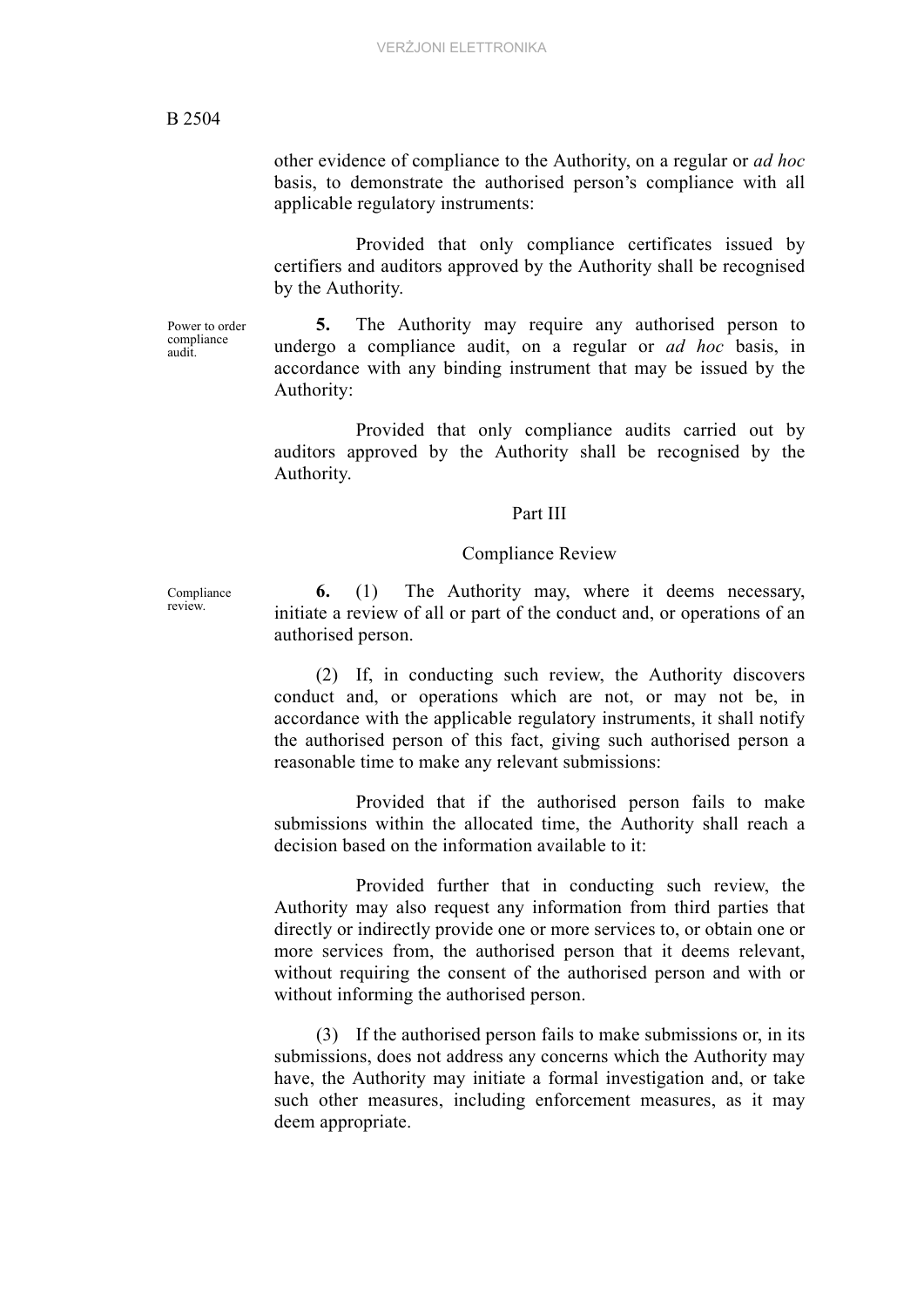## Part IV

#### Formal Investigation

7. (1) When the Authority has reason to suspect that an Authorisation authorised person is conducting its affairs in breach of any applicable suspension. regulatory instrument or is otherwise no longer suitable to hold such authorisation, it shall initiate a formal investigation of such authorised person.

(2) The authorised person shall be informed of the investigation and the reasons for which it was initiated:

Provided that where the Authority reasonably believes that informing the authorised person of such investigation may prejudice the investigation or any possible outcome thereof, or is precluded from informing the authorised person by virtue of any applicable law, it may carry out the investigation without informing the authorised person.

(3) In conducting such investigation, the Authority shall be empowered to request and, or access any and all information, documents and other things from the authorised person or from third parties that directly or indirectly provide one or more services to, or obtain one or more services from, the authorised person, that it deems relevant.

Provided that where the Authority requests information, documents or any other things from a third party, it shall not require the consent of the authorised person to which the information, documents or other things relate.

Provided further that, where such information, documents and other things constitute personal data, the Authority shall only request and, or access the personal data which it deems to be relevant to the investigation.

(4) It shall be an offence against the Act for the authorised person not to provide the Authority with any information, documents and, or other things which the Authority may require, or to otherwise hinder the Authority's investigation or to neglect to collaborate therewith. In any such case it shall also be lawful for the Authority to make a decision based on the information available to it.

(5) When the Authority's investigation is concluded, the Authority shall provide the authorised person with a report thereon which shall include: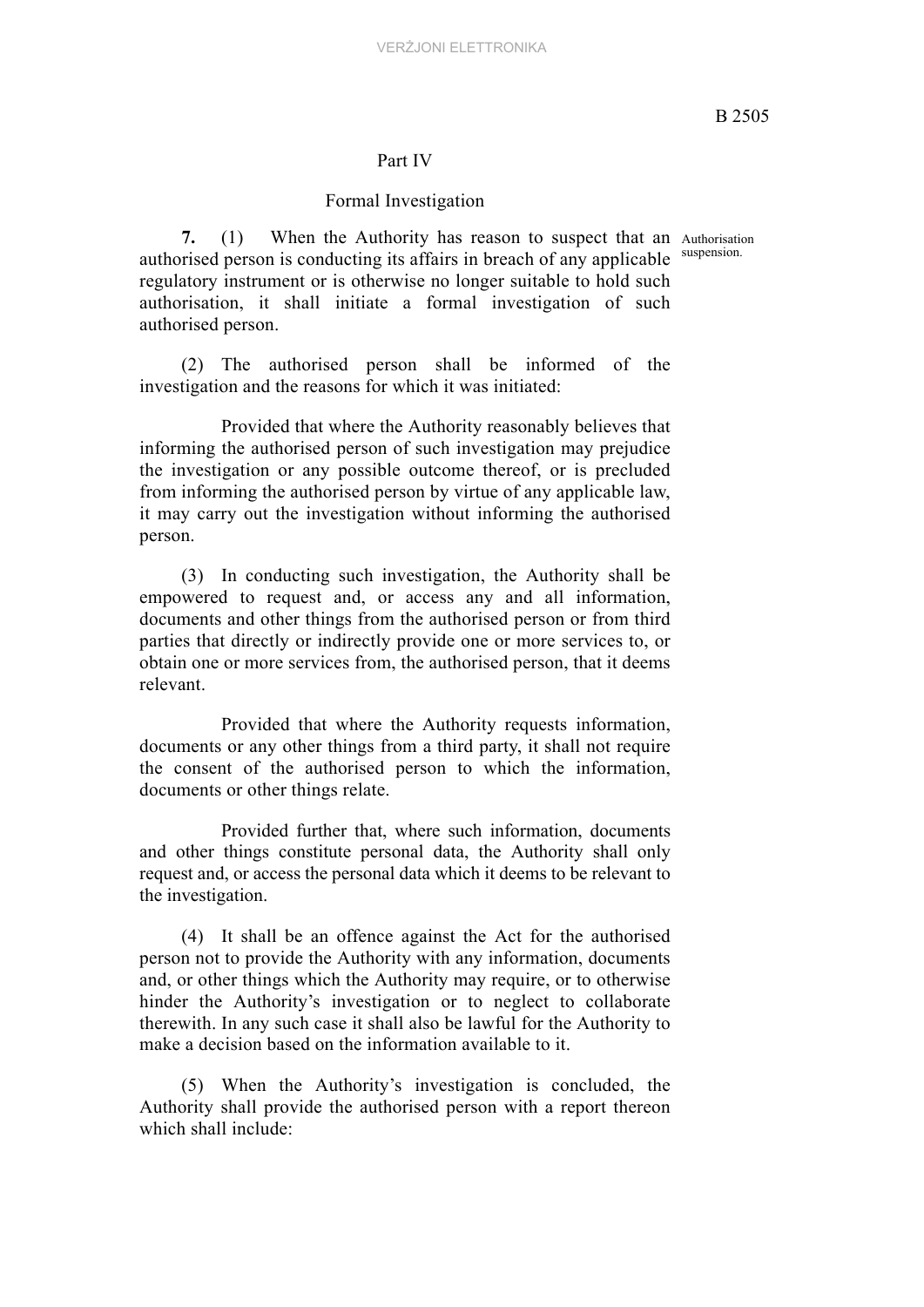(a) the reason or reasons for which the investigation was initiated;

(b) the breaches of applicable regulatory instruments by the authorised person, if any, and the evidence proving such breaches; and

(c) the enforcement measures which the Authority has deemed it fit to take in the circumstances, if any:

Provided that the Authority may withhold any or all of the above information if disclosing them to the authorised person may prejudice the interests of players or of any other person, or would amount to a breach of any applicable law.

(6) The authorised person may contest the findings in such report within twenty days from the date of notification thereof.

(7) Upon receiving the authorised person's contestation, if any, or upon the lapse of twenty days from the date of notification of the Authority's report, whichever is earlier, the Authority shall communicate to the authorised person its final decision on the matter, confirming, revoking or amending the report.

#### Part V

#### Enforcement Measures

Enforcement measures.

**8.** (1) The enforcement measures which the Authority may take are the following:

(a) an order, howsoever named, directing the authorised person to do, or to refrain from doing, something or to otherwise correct its conduct and, or operations; and, or

(b) a warning, howsoever named, directing the authorised person to do, or refrain from doing, something in the future; and, or

(c) adding, removing or amending conditions attached to the authorisation held by the relevant authorised person; and, or

(d) in the case of a breach which is not an offence against the Act, imposing an administrative penalty in terms of article 25(3) of the Act; and, or

(e) in the case of a breach which is an offence against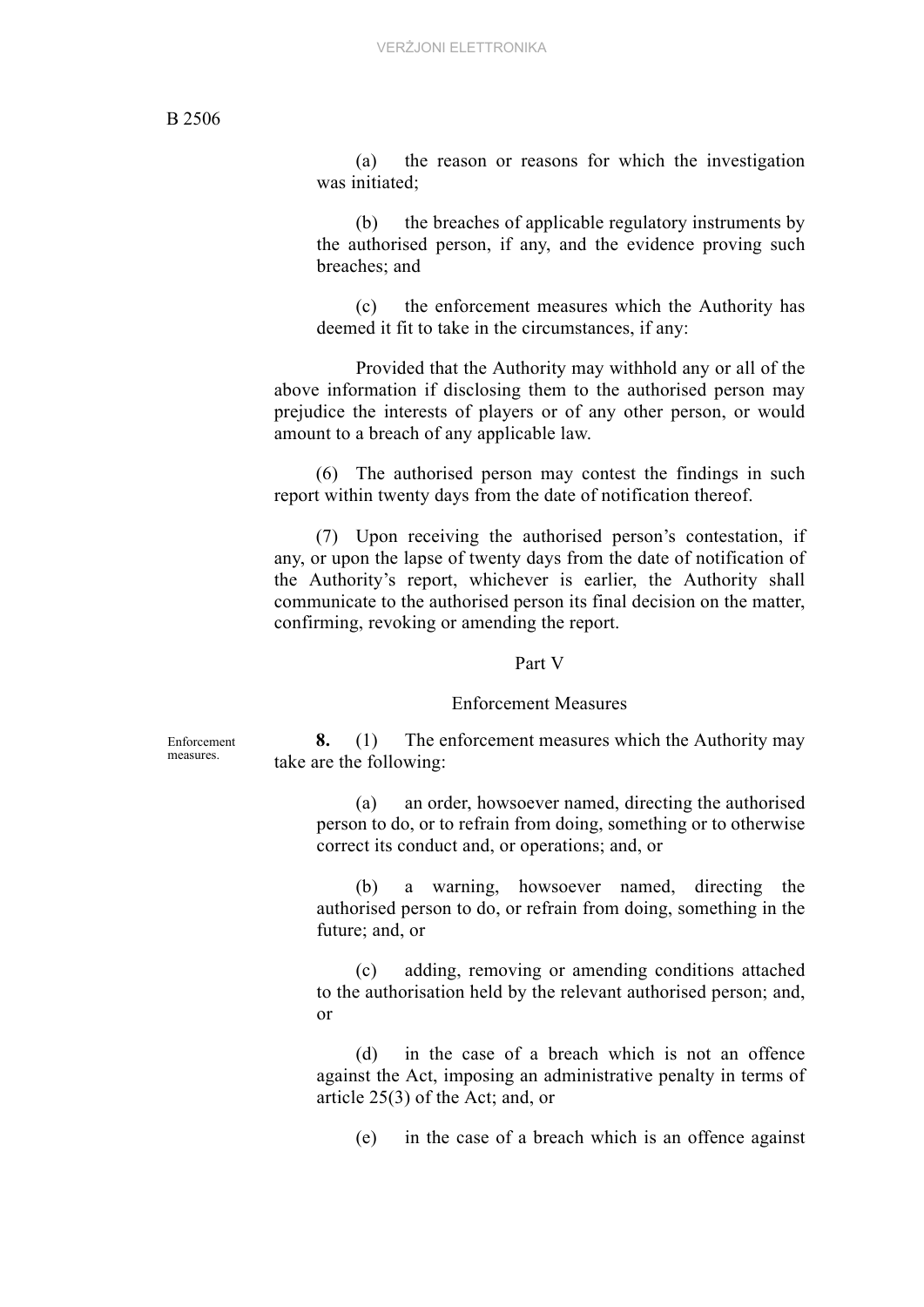the Act, and without prejudice to article 25(1) of the Act, filing a report to the Executive Police for the commencement of criminal proceedings; and, or

(f) suspending or cancelling the licence, in terms of regulations 9 or 10, as the case may be:

Provided that the enforcement sanctions mentioned in this sub-regulation shall not be made public unless the Authority determines that this is in the public interest or if the Authority is obliged to make such sanction public in terms of any other law:

Provided further that any measure mentioned in paragraph (f) shall be made public.

(2) The Authority may exercise an enforcement measure solely following the conclusion of a compliance review and, or a formal investigation:

Provided that the Authority may, in exceptional circumstances and in the interest of players or on grounds of public policy, public security or the safeguarding of the reputation of Malta, exercise any enforcement measures which it deems appropriate prior to the performance of the review and, or investigation, or following the conclusion thereof but prior to the lapse of the time within which the authorised person may contest the findings.

(3) Without prejudice to the above and to any provision of the Act or any other law, in the case of the offence listed in paragraph (a) of the Third Schedule to the Act, the Authority may, whether the person in breach is an authorised person or otherwise, impose an administrative fine on the person in breach and, or give any other direction it may deem fit as an alternative to criminal proceedings in terms of article 25(1) of the Act:

Provided that any person in breach of paragraph (a) of the Third Schedule to the Act may request that the above enforcement measure be taken in his regard, and the Authority shall take such measure as an alternative to criminal proceedings unless it is reasonably satisfied that criminal proceedings are more appropriate, having regard to the circumstances of the case:

Provided further that for the avoidance of doubt, the Authority's decision not to impose an administrative fine on the person in breach as an alternative to criminal proceedings shall be considered to be an administrative act subject to an appeal in terms of article 43 of the Act.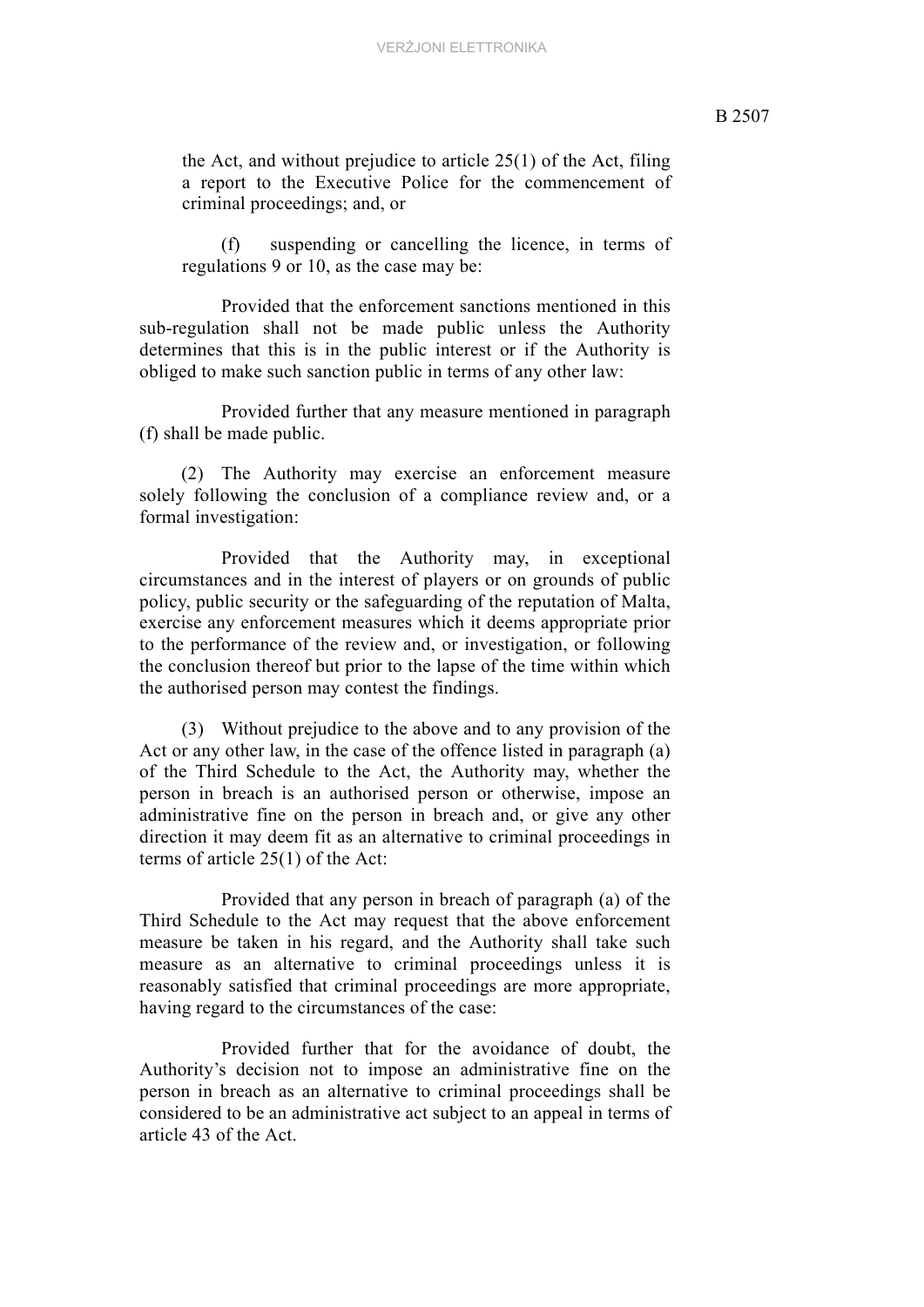Grounds for suspension.

(4) Without prejudice to the foregoing, the Authority shall also be empowered to keep and publish a list of operators which are not compliant with the applicable laws and, or regulatory instruments:

Provided that any operator included on such list shall be given the opportunity to make submissions to the Authority, clarifying and, or addressing its lack of compliance, in order for the Authority to remove such operator from the list:

Provided further that should the Authority refuse, further to remonstrations from such operator, to remove the operator from such list, the refusal shall be deemed to constitute an administrative act which may be appealed from in terms of article 43 of the Act.

**9.** (1) The Authority shall have the power to suspend an authorisation in the following instances:

> (a) the Authority is satisfied that the authorised person, or a person holding a direct or indirect interest in the authorised person, or a person holding a key function in the authorised person, is not, or has ceased to be, in the opinion of the Authority, fit and proper to hold such authorisation;

> (b) the authorised person has failed to comply with an order issued by the Authority;

> (c) the authorised person has failed to comply with one or more applicable obligations in terms of any regulatory instrument or any other applicable law of Malta;

> (d) the authorised person has failed to discharge financial commitments for its operations or the Authority has reason to believe that such failure is imminent;

> (e) in the case of a natural person, the authorised person becomes incapable of exercising his or her functions as an authorised person due to physical and, or mental incapacity or for any other reason;

> (f) the authorised person is bankrupt, insolvent or is being wound up;

> (g) the authorised person applies for an order, or is compelled by any means or for any reason, to discontinue or to wind up its operations;

> (h) the authorised person is in breach of the laws or regulations at any time in force for the prevention of money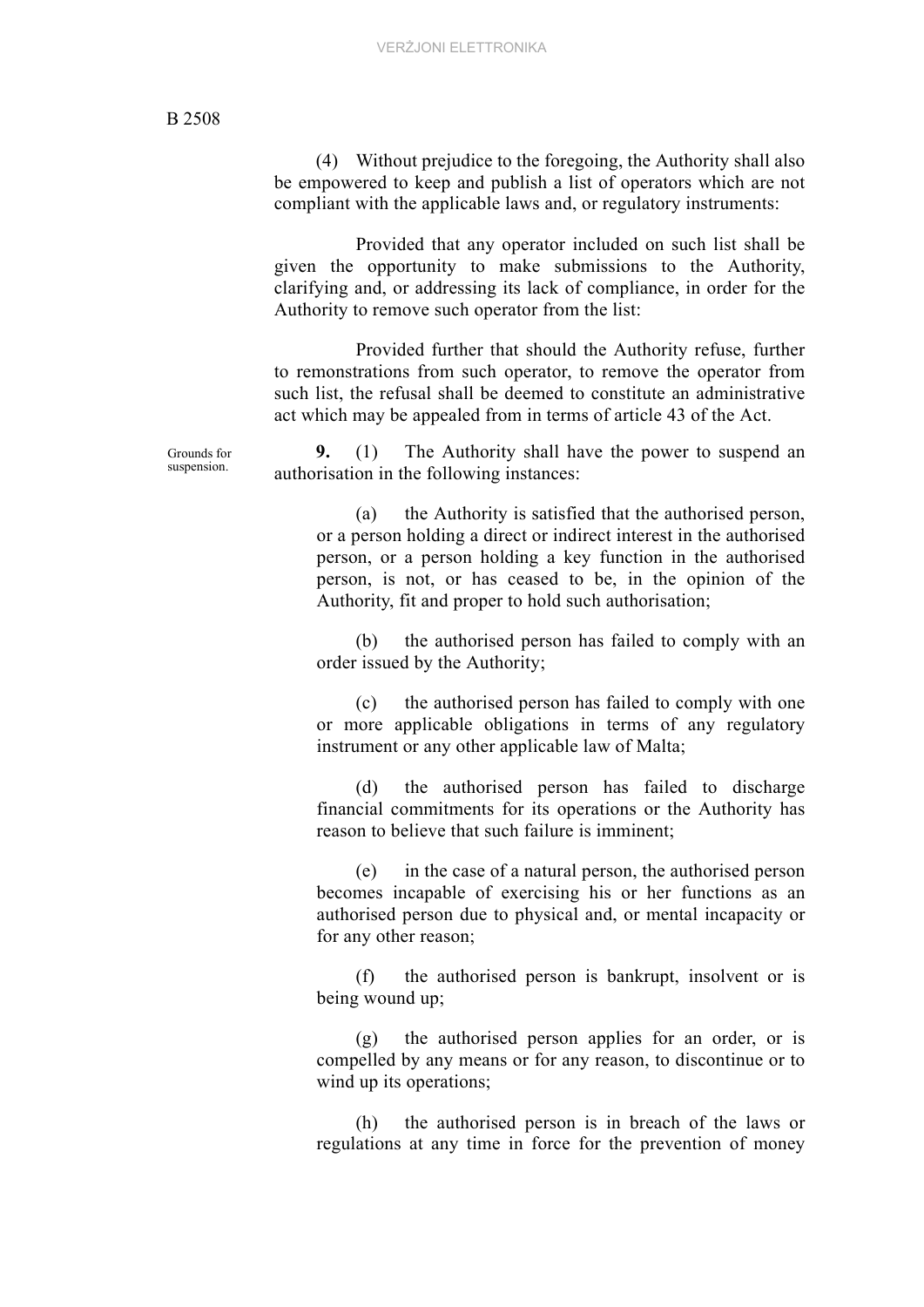laundering and financing of terrorism;

(i) the authorised person has failed to meet commitments to players in a timely manner, or the Authority has reason to believe that such failure is imminent;

(j) circumstances arise which, had they been present and known to the Authority at the time of issuance of the authorisation, would have led the Authority not to issue such authorisation;

(k) the authorised person has failed to seek the prior approval of the Authority of any material change where such prior approval is required in terms of any regulatory instrument, or has failed to notify the Authority of such material change where such notification is required;

(l) the authorised person has failed to pay in a timely manner all amounts due to the Authority; or

(m) the Authority, in its sole discretion, has determined that there is material and sufficient reason for suspending the authorisation.

(2) (a) Where a ground for suspension of the authorisation arises in terms of sub-regulation (1), the Authority shall, by notice in writing, give the authorised person an amount of time, being not less than twenty days, to show cause why the authorisation should not be suspended.

(b) Where a ground for suspension of the authorisation in terms of sub-regulation (1) is deemed to exist following a formal investigation and the authorised person has already been granted a period of time to contest the findings of such investigation in terms of regulation 7(6), the time period mentioned in paragraph (a) shall not be applicable:

Provided that, notwithstanding the above and any other provision in any regulatory instrument or any other law, the Authority shall have the right to suspend an authorisation with immediate effect, by written notice to the authorised person and without giving the authorised person time to show cause why the authorisation should not be suspended, where it determines that there exist exceptional grounds for doing so, including but not limited to:

(i) when the Authority becomes aware that the authorisation was obtained by one or more materially false or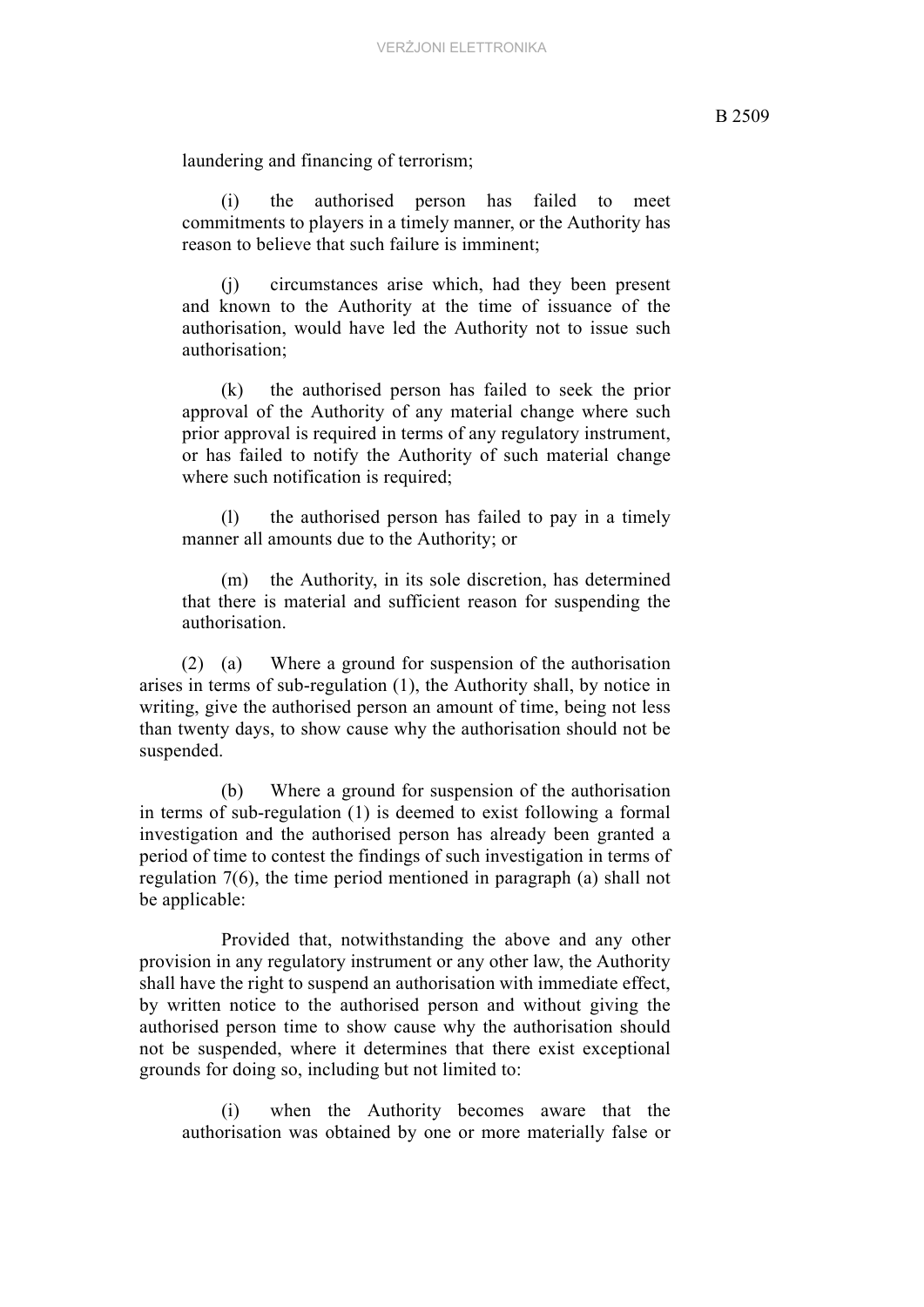Grounds for cancellation. misleading representations or in some other improper way; or

(ii) when the authorised person presents an imminent threat to the reputation of Malta; or

(iii) when the authorised person presents an imminent threat of serious prejudice to the interests of players or to public or national interest.

**10.** (1) The Authority shall have the power to cancel an authorisation in the following instances:

(a) one of the grounds for suspension envisaged in regulation 9 arises and the Authority, in its sole discretion, determines that cancellation of the authorisation is the most appropriate measure;

(b) the Authority has suspended the authorisation in terms of regulation 9 and, in the circumstances of the case, the Authority becomes satisfied that the matter which has led to the suspension cannot be rectified;

(c) the authorisation has been voluntarily suspended for more than six (6) months and the authorised person has not provided a plan outlining when it expects the authorisation to be reactivated, to the satisfaction of the Authority; or

(d) the authorised person continues to provide a gaming service and, or a gaming supply and, or a key function, notwithstanding the suspension of the authorisation by the Authority in terms of regulation 9.

(2) (a) Where a ground for cancellation of the authorisation in terms of sub-regulation (1) arises the Authority shall, by notice in writing, give the authorised person an amount of time, being not less than twenty days, to show cause why the authorisation should not be cancelled.

(b) Where a ground for cancellation of the authorisation in terms of sub-regulation (1) is deemed to exist following a formal investigation and the authorised person has already been granted a period of time to contest the findings of such investigation in terms of regulation 7(6), the time period mentioned in paragraph (a) shall not be applicable:

Provided that, notwithstanding the above and any other provision in any regulatory instrument or any other law, the Authority shall have the right to cancel an authorisation with immediate effect,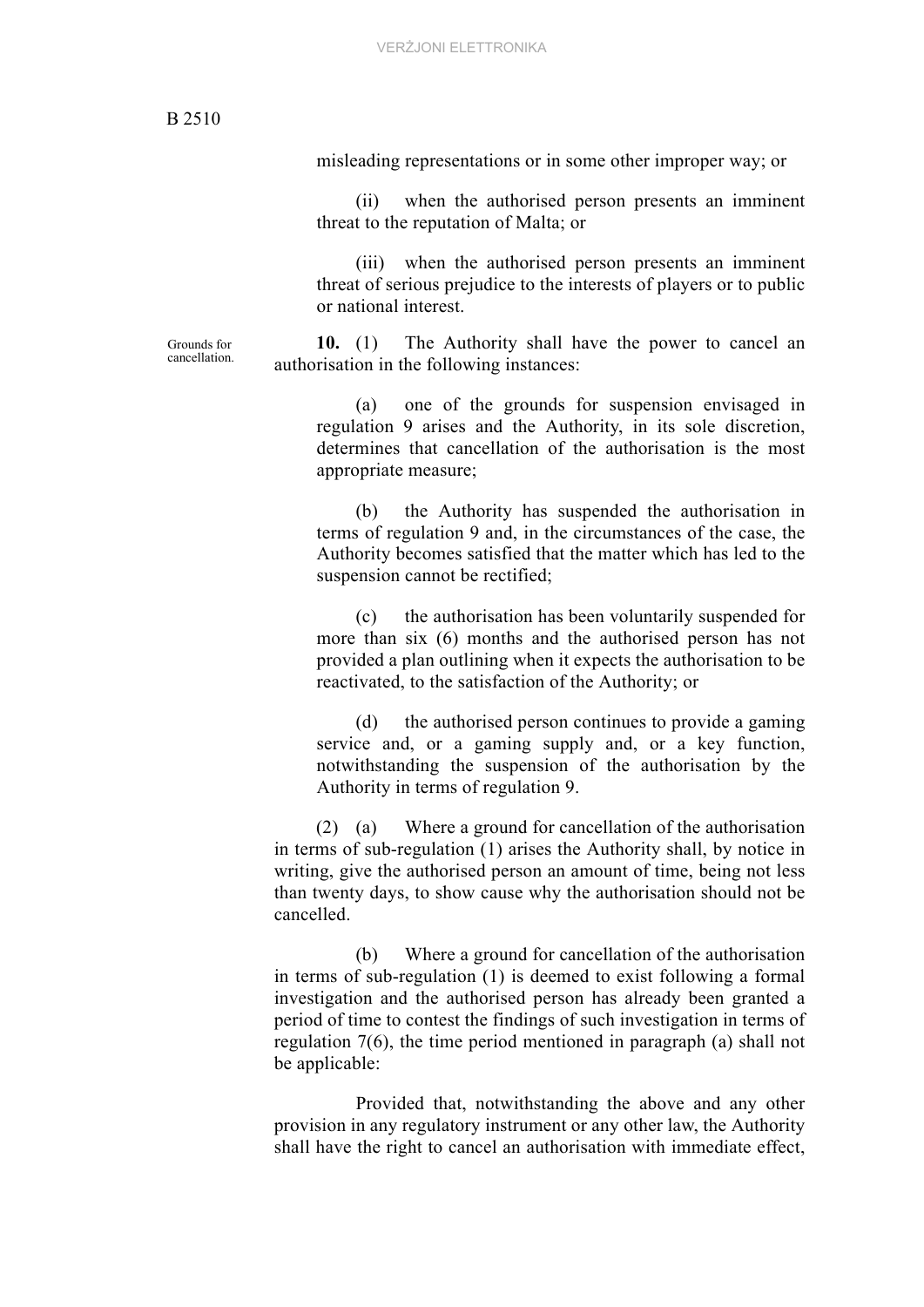by written notice to the authorised person and without giving the authorised person time to show cause why the authorisation should not be cancelled, on grounds of national interest or to safeguard the reputation of Malta, or if the authorisation was obtained by one or more materially false or misleading representations or in some other improper way.

11. (1) The suspension or cancellation of the authorisation Suspension or shall not affect any liability of the authorisation holder for anything  $\frac{\text{cancellation}}{\text{to affect}}$ done or omitted to be done, or for any amounts due which may have liability. already accrued, before the date of suspension or cancellation.

(2) Without prejudice to any provision in the Gaming Licence S.L. 438.12 Fees Regulations, the liability of the authorised person to pay any applicable compliance contribution, gaming devices levy and, or gaming tax shall stop accruing during any period in which the authorisation is suspended:

Provided that the authorised person shall have no right to recover any applicable dues paid in advance.

12. Notices of suspension or cancellation shall be served on service of the authorised person in accordance with article 53 of the Act:

Provided that where the authorised person is notified by electronic means, if the Authority does not have evidence that the notice was received by the authorised person within twenty-four hours, the Authority may issue the suspension or cancellation notice on its website and the authorised person shall be considered to be notified immediately as soon as the notice is visible on such website:

Provided further that where the suspension or cancellation is issued with immediate effect in terms of the proviso to regulation  $9(2)$  or the proviso to regulation 10(2), the Authority may publish such notice prior to the lapse of such twenty-four hours and the authorised person shall be considered to be notified immediately as soon as the notice is visible on the website.

## Part VI

#### Powers of the Authority

13. (1) Without prejudice to anything contained in any other Powers of regulatory instrument, an officer of the Authority shall, for the  $\frac{\text{on } \text{energy}}{\text{Authority}}$ purpose of ascertaining that all applicable regulatory instruments are being complied with, have the following powers:

(a) to inspect, test and, or examine any equipment,

officers of the

notices of suspension or cancellations.

cancellation not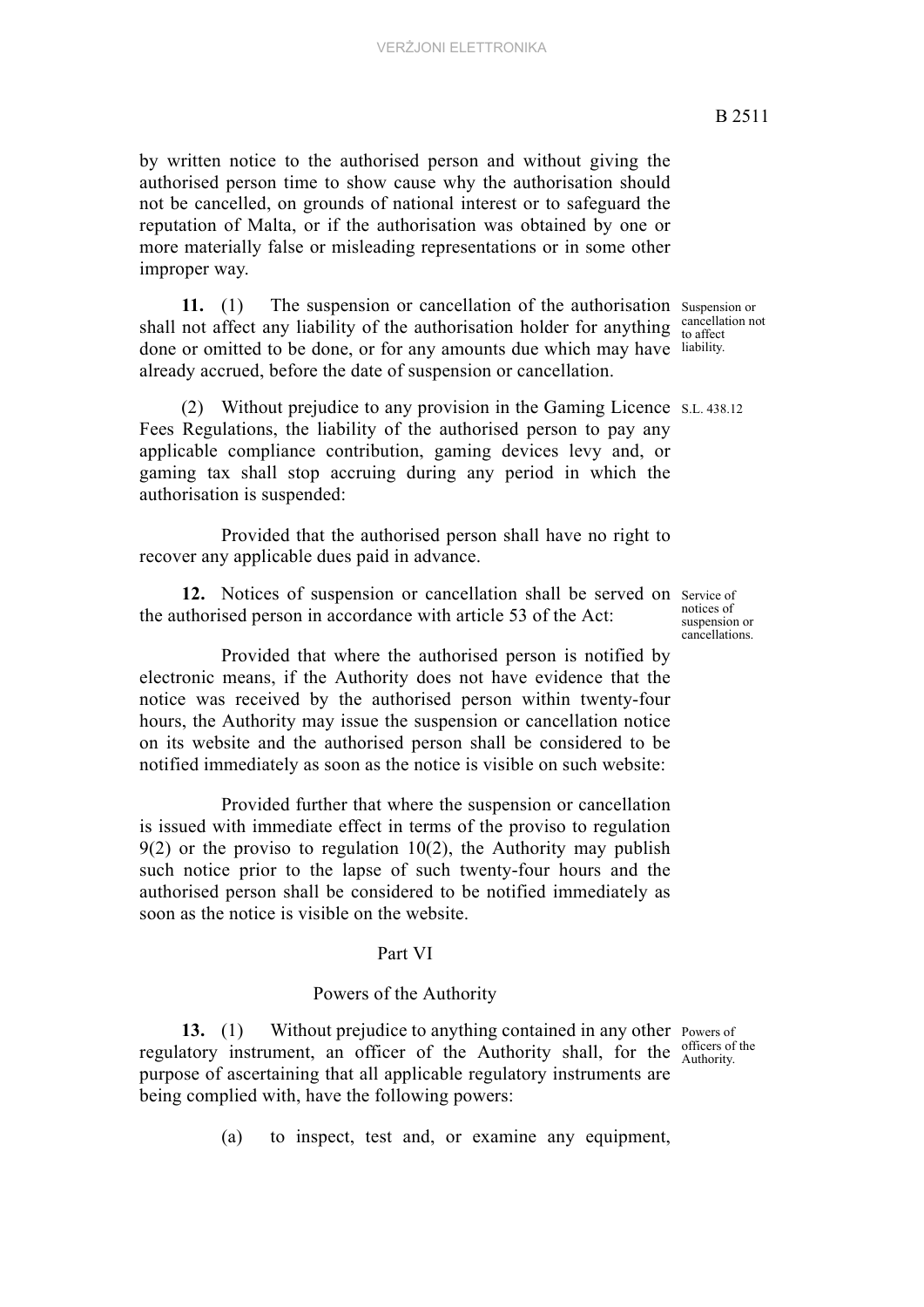software or other thing being used in the provision of a gaming service, a gaming supply, or a key function;

(b) to remove any equipment, software or other thing to another place or premises approved and, or designated by the Authority, for the purpose of an inspection and, or examination;

(c) to inspect any premises, whether authorised by the Authority or otherwise, in which gaming is taking place or in which he reasonably suspects that gaming is taking place, or in which there is, or he reasonably suspects that there is, any equipment, software or any other thing related to such gaming;

(d) to demand information or the production of any document or other thing related to gaming or which he reasonably suspects relates to gaming for the purpose of an inspection and, or examination, including but not limited to requiring any person found within any premises in which gaming is taking place to produce identification documents and, or evidence of his age;

(e) to remove any document or other thing produced as a result of a request under the preceding paragraph or discovered during an inspection for the purpose of examining it and, or making copies or taking extracts or otherwise documenting its existence and, or characteristics;

(f) to play a game or games for the purpose of confirming whether such game requires authorisation in terms of the Act or any other regulatory instrument;

(g) to play a game or games which are authorised by the Authority to be offered for the purpose of confirming whether such game is compliant with the Act and any other applicable regulatory instruments;

(h) to demand information and, or the production of any document or other thing, from any person whom the officer of the Authority reasonably suspects to be conducting gaming without the necessary authorisation, or aiding or abetting gaming without the necessary authorisation;

(i) to access, retrieve and, or make extracts or copies of any data, information and, or any document or other thing pertaining to an authorised person, including but not limited to surveillance footage and any recording by whatever means of video, audio and, or any other information, wherever such data,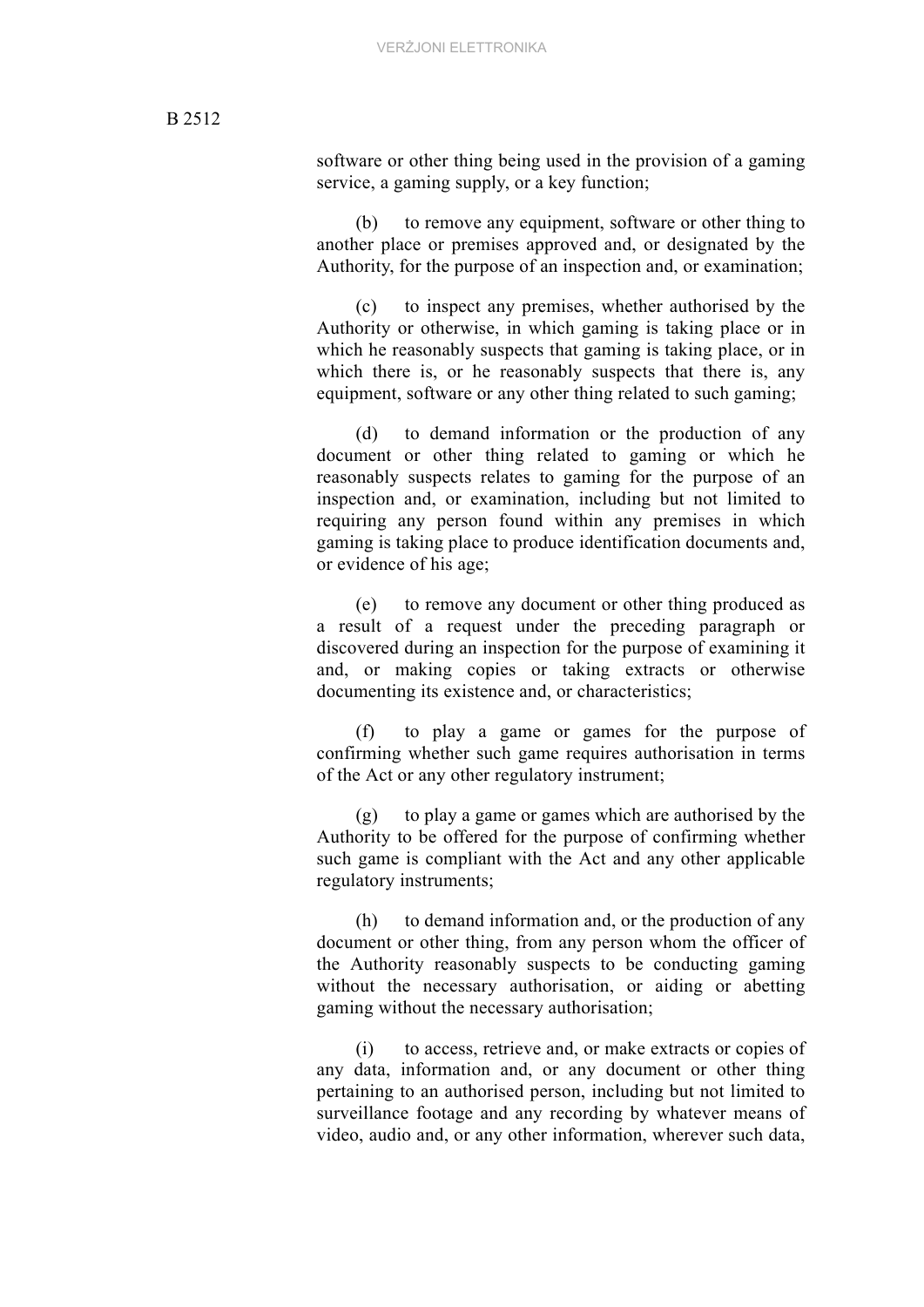information, document or other thing is located and, or stored;

(j) to call to his assistance for the purpose of carrying out his functions -

(i) another officer of the Authority;

(ii) any member of the Police Force, any local council, any department of Government or any agency of Government, or any other public authority, whether local or foreign;

(k) to do all such things as may be ancillary or conducive to his powers and duties under the Act, these regulations and any other regulatory instrument or any other law.

Provided that, in exercising any of the powers under this provision, the officer of the Authority shall respect the principles of data minimisation and proportionality as defined within data protection legislation. Furthermore, the Authority shall not retain any copies or extracts beyond what is necessary in the exercise of the relevant power.

(2) Whenever an officer of the Authority removes equipment, software, document or any other thing from any premises or place in terms of sub-regulation (1), the Authority shall provide a receipt for it to the person who owns or is in charge of the premises or place and, subject to sub-regulation (3), shall promptly return the equipment, software, document or other thing to the premises or other place after completion of the inspection, examination, testing, making of copies or taking of extracts, as the case may be.

(3) An officer of the Authority may, for the purposes of evidence, detain for such time as may be required any equipment, software, document or other thing that the officer discovers while acting in the exercise of his powers and which he believes, on reasonable grounds, may afford evidence of a violation of or a noncompliance with anything contained in the Act or any other regulatory instrument.

(4) Copies of or extracts from documents or other things removed from any premises or other place by an officer of the Authority, and certified by an officer of the Authority making the copies or taking the extracts as being true copies of or extracts from the originals, are admissible in evidence to the same extent as, and have the same probatory value as, the documents or things of which